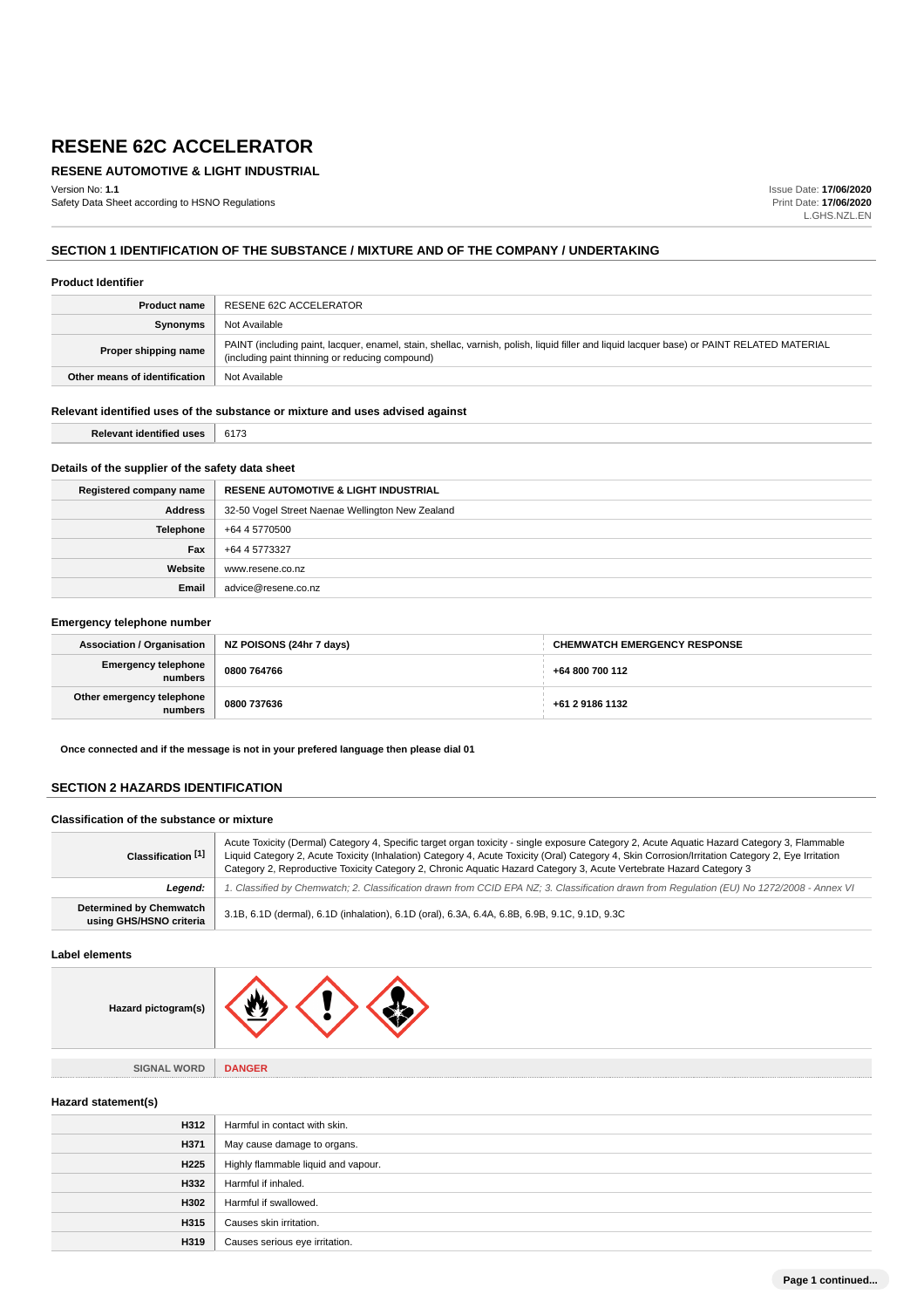| H361 | Suspected of damaging fertility or the unborn child. |
|------|------------------------------------------------------|
| H412 | Harmful to aquatic life with long lasting effects.   |
| H433 | Harmful to terrestrial vertebrates.                  |

#### **Precautionary statement(s) Prevention**

| P201 | Obtain special instructions before use.                                                        |
|------|------------------------------------------------------------------------------------------------|
| P210 | Keep away from heat, hot surfaces, sparks, open flames and other ignition sources. No smoking. |
| P233 | Keep container tightly closed.                                                                 |
| P260 | Do not breathe mist/vapours/spray.                                                             |
| P271 | Use in a well-ventilated area.                                                                 |
| P273 | Avoid release to the environment.                                                              |
| P280 | Wear protective gloves/protective clothing/eye protection/face protection.                     |
| P240 | Ground and bond container and receiving equipment.                                             |
| P241 | Use explosion-proof electrical/ventilating/lighting/intrinsically safe equipment.              |
| P242 | Use non-sparking tools.                                                                        |
| P243 | Take action to prevent static discharges.                                                      |
| P270 | Do not eat, drink or smoke when using this product.                                            |

## **Precautionary statement(s) Response**

| P321           | Specific treatment (see advice on this label).                                                                                   |  |
|----------------|----------------------------------------------------------------------------------------------------------------------------------|--|
| P370+P378      | In case of fire: Use alcohol resistant foam or normal protein foam to extinguish.                                                |  |
| P305+P351+P338 | IF IN EYES: Rinse cautiously with water for several minutes. Remove contact lenses, if present and easy to do. Continue rinsing. |  |
| P308+P311      | IF exposed or concerned: Call a POISON CENTER/doctor/physician/first aider.                                                      |  |
| P337+P313      | If eye irritation persists: Get medical advice/attention.                                                                        |  |
| P301+P312      | IF SWALLOWED: Call a POISON CENTER/doctor/physician/first aider/if you feel unwell.                                              |  |
| P302+P352      | IF ON SKIN: Wash with plenty of water and soap.                                                                                  |  |
| P303+P361+P353 | IF ON SKIN (or hair): Take off immediately all contaminated clothing. Rinse skin with water [or shower].                         |  |
| P304+P340      | IF INHALED: Remove person to fresh air and keep comfortable for breathing.                                                       |  |
| P330           | Rinse mouth.                                                                                                                     |  |
| P332+P313      | If skin irritation occurs: Get medical advice/attention.                                                                         |  |
| P362+P364      | Take off contaminated clothing and wash it before reuse.                                                                         |  |

## **Precautionary statement(s) Storage**

| P403+P235 | Store in<br>'n a well-ventilated place. Keep cool. |
|-----------|----------------------------------------------------|
| P405      | :ked up                                            |

## **Precautionary statement(s) Disposal**

**P501** Dispose of contents/container to authorised hazardous or special waste collection point in accordance with any local regulation.

## **SECTION 3 COMPOSITION / INFORMATION ON INGREDIENTS**

#### **Substances**

See section below for composition of Mixtures

Ingredients are required by the Hazard Substances (Safety Data Sheets) Notice 2017 to be identified:

## **Mixtures**

| <b>CAS No</b> | %[weight] | Name                 |
|---------------|-----------|----------------------|
| 77-58-7       | 1-10      | dibutyltin dilaurate |
| 108-88-3      | 50-95     | toluene              |

## **SECTION 4 FIRST AID MEASURES**

## **Description of first aid measures**

| <b>Eye Contact</b>  | If this product comes in contact with the eyes:<br>▶ Wash out immediately with fresh running water.<br>Ensure complete irrigation of the eye by keeping eyelids apart and away from eye and moving the eyelids by occasionally lifting the upper<br>and lower lids.<br>▶ Seek medical attention without delay if pain persists or recurs.<br>▶ Removal of contact lenses after an eye injury should only be undertaken by skilled personnel. |
|---------------------|----------------------------------------------------------------------------------------------------------------------------------------------------------------------------------------------------------------------------------------------------------------------------------------------------------------------------------------------------------------------------------------------------------------------------------------------|
| <b>Skin Contact</b> | If skin or hair contact occurs:<br>Immediately flush body and clothes with large amounts of water, using safety shower if available.<br>• Quickly remove all contaminated clothing, including footwear.<br>▶ Wash skin and hair with running water.                                                                                                                                                                                          |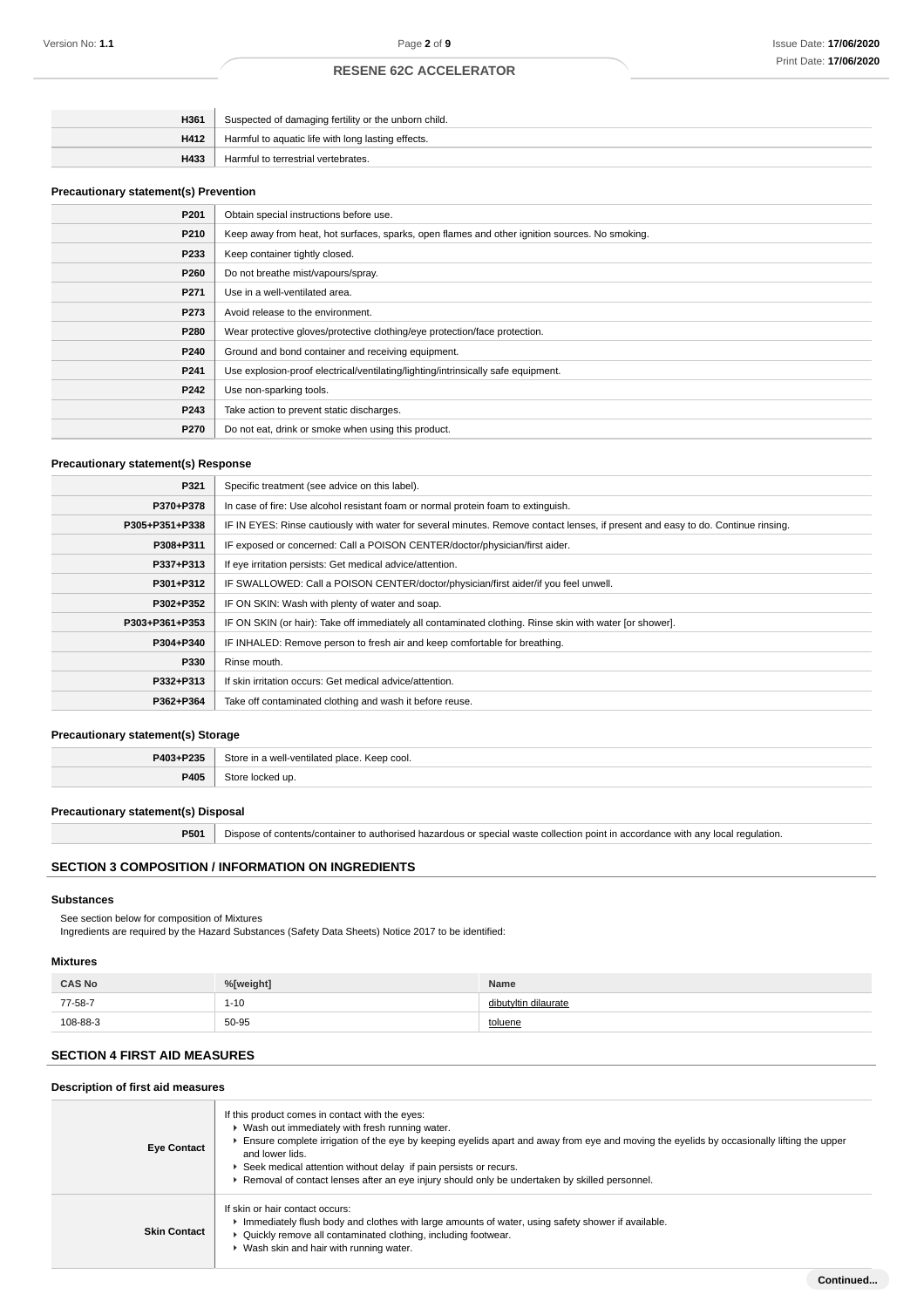|            | Transport to hospital, or doctor in event of irritation.                                                                                                                                                                                                                                                                                                                                                                                                                                                                                                                                                                                                   |
|------------|------------------------------------------------------------------------------------------------------------------------------------------------------------------------------------------------------------------------------------------------------------------------------------------------------------------------------------------------------------------------------------------------------------------------------------------------------------------------------------------------------------------------------------------------------------------------------------------------------------------------------------------------------------|
| Inhalation | If aerosols, fumes or combustion products are inhaled, remove affected person from contaminated area. Keep at rest until recovered. If<br>symptoms develop seek medical attention.                                                                                                                                                                                                                                                                                                                                                                                                                                                                         |
| Ingestion  | If spontaneous vomiting appears imminent or occurs, hold patient's head down, lower than their hips to help avoid possible aspiration of<br>vomitus.<br>If swallowed do <b>NOT</b> induce vomiting.<br>If vomiting occurs, lean patient forward or place on left side (head-down position, if possible) to maintain open airway and prevent aspiration.<br>• Observe the patient carefully.<br>► Never give liquid to a person showing signs of being sleepy or with reduced awareness; i.e. becoming unconscious.<br>► Give water to rinse out mouth, then provide liquid slowly and as much as casualty can comfortably drink.<br>▶ Seek medical advice. |

## **Indication of any immediate medical attention and special treatment needed**

Treat symptomatically.

## **SECTION 5 FIREFIGHTING MEASURES**

## **Extinguishing media**

Foam.

#### **Special hazards arising from the substrate or mixture**

| $\cdot$ Avoid contamination with oxidising agents i.e. nitrates, oxidising acids, chlorine bleaches, pool chlorine etc. |  |
|-------------------------------------------------------------------------------------------------------------------------|--|
|-------------------------------------------------------------------------------------------------------------------------|--|

## **Advice for firefighters**

| <b>Fire Fighting</b>         | Alert Fire Brigade and tell them location and nature of hazard.                                                                                                                                                                                                                    |
|------------------------------|------------------------------------------------------------------------------------------------------------------------------------------------------------------------------------------------------------------------------------------------------------------------------------|
| <b>Fire/Explosion Hazard</b> | ► Liquid and vapour are highly flammable.<br>Combustion products include:<br>carbon dioxide (CO2)<br>other pyrolysis products typical of burning organic material.<br>Contains low boiling substance: Closed containers may rupture due to pressure buildup under fire conditions. |

## **SECTION 6 ACCIDENTAL RELEASE MEASURES**

## **Personal precautions, protective equipment and emergency procedures**

See section 8

#### **Environmental precautions**

See section 12

## **Methods and material for containment and cleaning up**

| <b>Minor Spills</b> | Remove all ignition sources.<br>Contain spill with inert non-<br>combustible absorbent then place<br>in suitable, labelled container for<br>waste disposal. Wipe up. Clean<br>area with large quantity of water<br>to complete clean- up.                                                                                                                                                                                                                                                                                                                                                                                                                                                                                                                                                           |
|---------------------|-----------------------------------------------------------------------------------------------------------------------------------------------------------------------------------------------------------------------------------------------------------------------------------------------------------------------------------------------------------------------------------------------------------------------------------------------------------------------------------------------------------------------------------------------------------------------------------------------------------------------------------------------------------------------------------------------------------------------------------------------------------------------------------------------------|
| <b>Major Spills</b> | Remove all ignition sources. Clear area of personnel and move upwind. Wear appropriate personnel protective equipment and clothing to prevent<br>exposure. Avoid breathing in mists or vapours and skin or eyes contact. Extinguish or remove all sources of ignition and stop leak if safe to do so.<br>Increase ventilation. Evacuate all unprotected personnel. If possible contain the spill. Place inert absorbent, non-combustible material onto<br>spillage. Use clean non-sparking tools to collect the material and place into suitable labelled containers for subsequent recycling or disposal.<br>Dispose of waste according to the applicable local and national regulations. If contamination of sewers or waterways occurs inform the local<br>water and waste management authority. |

Personal Protective Equipment advice is contained in Section 8 of the SDS.

## **SECTION 7 HANDLING AND STORAGE**

**Precautions for safe handling**

| Precautions for safe nandling |                                                                                                                                                                                                                                                                                                                                                                                                                                                                             |  |  |  |
|-------------------------------|-----------------------------------------------------------------------------------------------------------------------------------------------------------------------------------------------------------------------------------------------------------------------------------------------------------------------------------------------------------------------------------------------------------------------------------------------------------------------------|--|--|--|
| Safe handling                 | ► Containers, even those that have been emptied, may contain explosive vapours.<br>Contains low boiling substance:<br>Storage in sealed containers may result in pressure buildup causing violent rupture of containers not rated appropriately.<br>Electrostatic discharge may be generated during pumping - this may result in fire.<br>Avoid unnecessary personal contact, including inhalation.<br>DO NOT allow clothing wet with material to stay in contact with skin |  |  |  |
| Other information             | Store in original containers in approved flame-proof area.                                                                                                                                                                                                                                                                                                                                                                                                                  |  |  |  |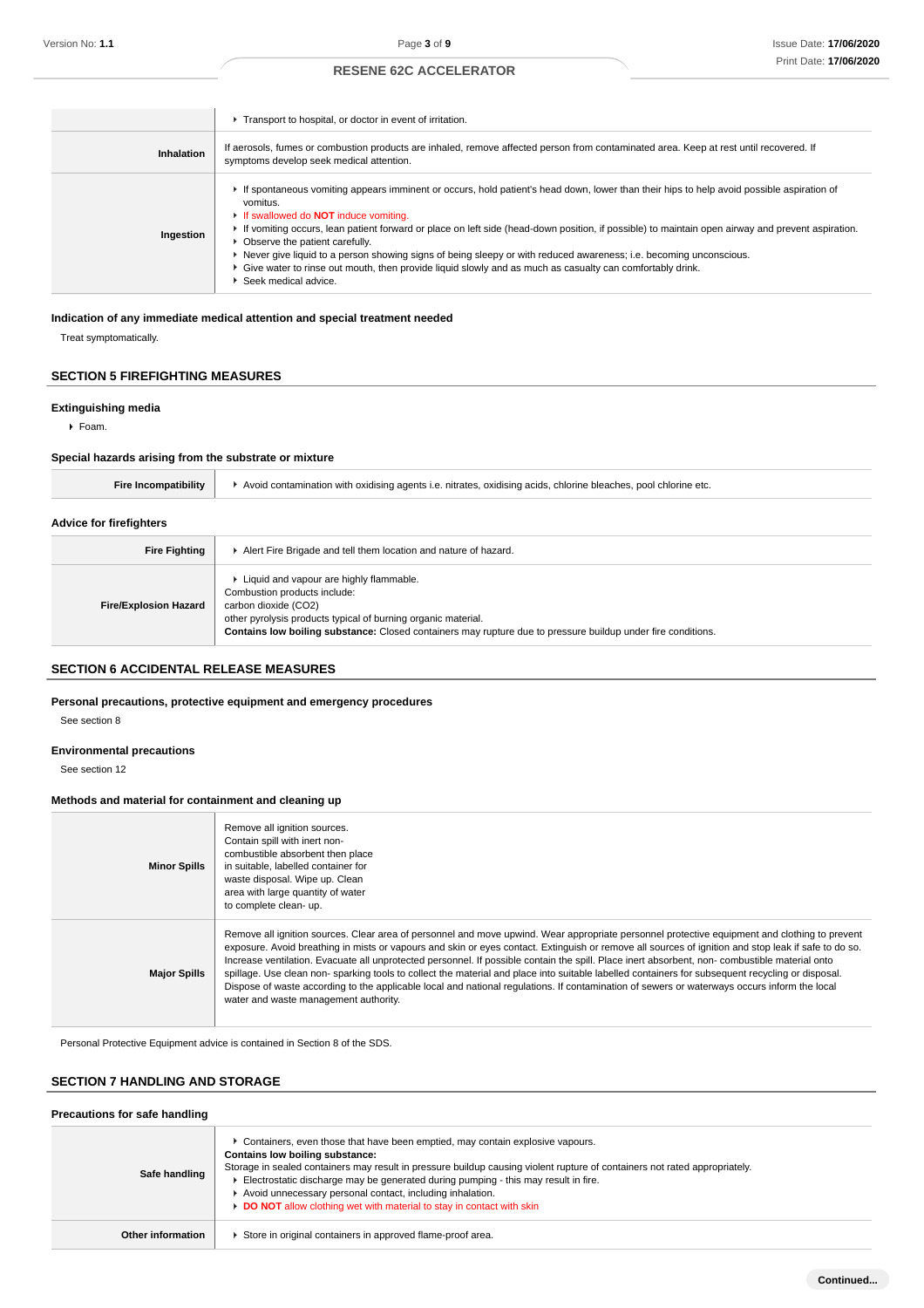## **Conditions for safe storage, including any incompatibilities**

| Suitable container      | Packing as supplied by manufacturer.                                                                                                                                                                                                                                                    |
|-------------------------|-----------------------------------------------------------------------------------------------------------------------------------------------------------------------------------------------------------------------------------------------------------------------------------------|
| Storage incompatibility | reacts violently with strong oxidisers, bromine, chlorine, hydrochloric acid/sulfuric acid mixture, fluorine, concentrated nitric acid, silver<br>chloride, vinyl acetate<br>forms explosive mixtures with strong acids, strong oxidisers<br>attacks some plastics, rubber and coatings |

## **SECTION 8 EXPOSURE CONTROLS / PERSONAL PROTECTION**

#### **Control parameters**

## **OCCUPATIONAL EXPOSURE LIMITS (OEL)**

#### **INGREDIENT DATA**

| Source                                            | Ingredient              | <b>Material name</b>                   | <b>TWA</b>            | <b>STEL</b>      | Peak             | <b>Notes</b>            |
|---------------------------------------------------|-------------------------|----------------------------------------|-----------------------|------------------|------------------|-------------------------|
| New Zealand Workplace<br>Exposure Standards (WES) | dibutyltin<br>dilaurate | Tin metal: Organic compounds, as<br>Sn | $0.1 \text{ mg/m}$ 3  | $0.2$ mg/m $3$   | Not<br>Available | skin-Skin<br>absorption |
| New Zealand Workplace<br>Exposure Standards (WES) | toluene                 | Toluene (Toluol)                       | 50 ppm / 188<br>mq/m3 | Not<br>Available | Not<br>Available | skin-Skin<br>absorption |

#### **EMERGENCY LIMITS**

| Ingredient           | <b>Material name</b>                                   | TEEL-1              | TEEL-2             | TEEL-3        |
|----------------------|--------------------------------------------------------|---------------------|--------------------|---------------|
| dibutyltin dilaurate | Dibutyltin dilaurate; (Dibutylbis(lauroyloxy)stannane) | $1.1 \text{ mg/m}$  | $8 \text{ mg/m}$ 3 | 48 mg/m3      |
| toluene              | Toluene                                                | Not Available       | Not Available      | Not Available |
|                      |                                                        |                     |                    |               |
| Ingredient           | <b>Original IDLH</b>                                   | <b>Revised IDLH</b> |                    |               |
| dibutyltin dilaurate | $25 \text{ mg/m}$                                      | Not Available       |                    |               |
| toluene              | 500 ppm                                                | Not Available       |                    |               |

#### **MATERIAL DATA**

IFRA Prohibited Fragrance Substance

The International Fragrance Association (IFRA) Standards form the basis for the globally accepted and recognized risk management system for the safe use of fragrance ingredients and are part of the IFRA Code of Practice.

For toluene:

Odour Threshold Value: 0.16-6.7 (detection), 1.9-69 (recognition)

NOTE: Detector tubes measuring in excess of 5 ppm, are available.

#### **Exposure controls**

| Appropriate engineering<br>controls | Engineering controls are used to remove a hazard or place a barrier between the worker and the hazard.                                                                                                       |  |  |  |
|-------------------------------------|--------------------------------------------------------------------------------------------------------------------------------------------------------------------------------------------------------------|--|--|--|
| <b>Personal protection</b>          |                                                                                                                                                                                                              |  |  |  |
| Eye and face protection             | Safety glasses with side shields.                                                                                                                                                                            |  |  |  |
| <b>Skin protection</b>              | See Hand protection below                                                                                                                                                                                    |  |  |  |
| Hands/feet protection               | ▶ Wear chemical protective gloves, e.g. PVC.<br>The selection of suitable gloves does not only depend on the material, but also on further marks of quality which vary from manufacturer to<br>manufacturer. |  |  |  |
| <b>Body protection</b>              | See Other protection below                                                                                                                                                                                   |  |  |  |
| Other protection                    | • Overalls.<br>▶ Some plastic personal protective equipment (PPE) (e.g. gloves, aprons, overshoes) are not recommended as they may produce static<br>electricity.                                            |  |  |  |

#### **Respiratory protection**

**Respiratory protection required in insufficiently ventilated working areas. An approved respirator with a replaceable vapour/ mist filter should be used. Refer to relevant regulations for further information concerning respiratory protective requirements. Reference should be made to AS/NZS 1715 Standard, Selection, Use and Maintenance of Respiratory Protective Devices; and AS/NZS 1716 Standard, Respiratory Protective Devices, in order to make any necessary changes for individual circumstances. Type A Filter of sufficient capacity.**

## **SECTION 9 PHYSICAL AND CHEMICAL PROPERTIES**

#### **Information on basic physical and chemical properties**

| Appearance            | Clear colourless liquid with strong solvent odour |                                      |      |  |
|-----------------------|---------------------------------------------------|--------------------------------------|------|--|
| <b>Physical state</b> | Liquid                                            | Relative density (Water = 1) $\vert$ | 0.87 |  |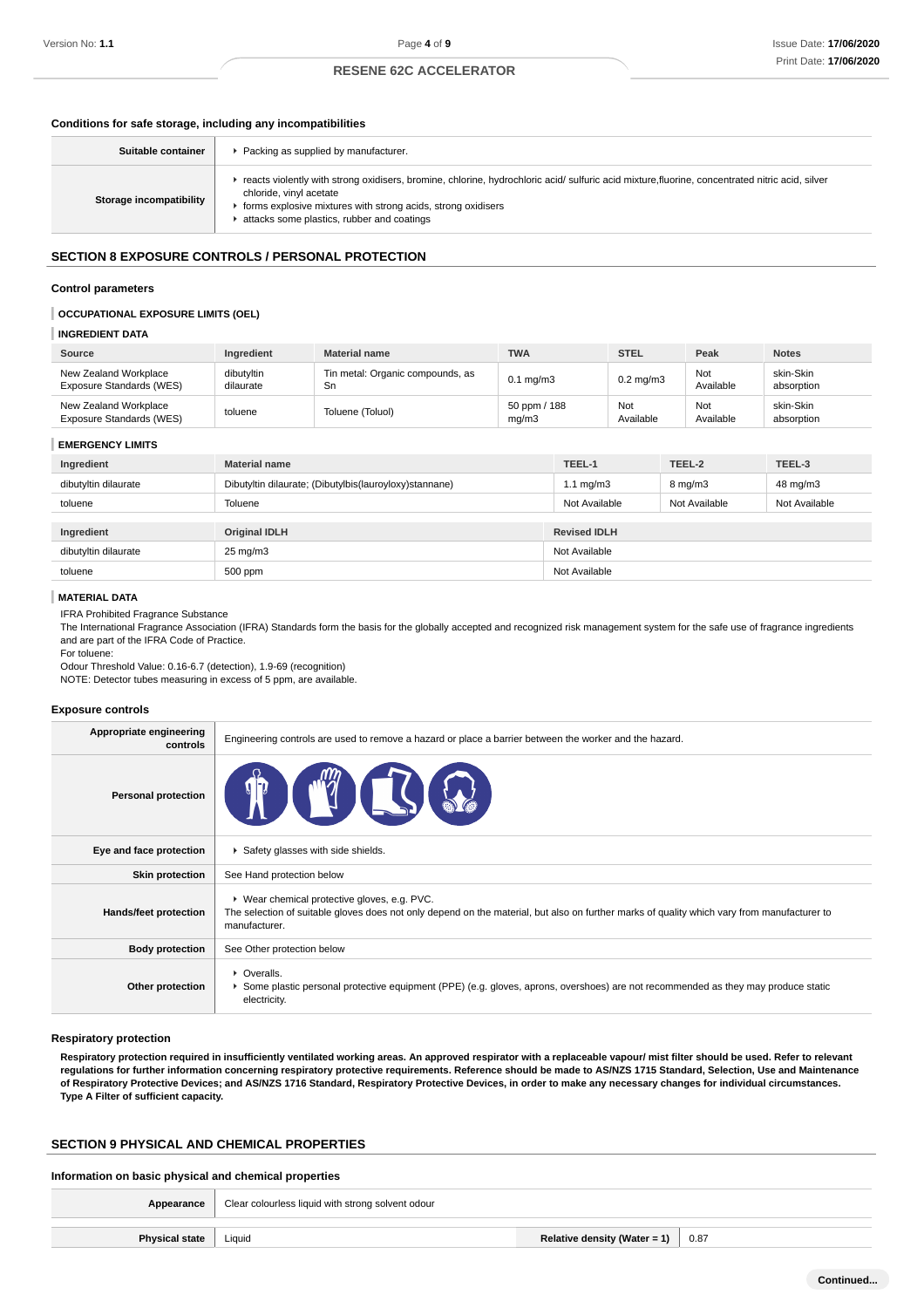| Odour                                                    | Not Available     | Partition coefficient n-octanol<br>/ water | Not Available |
|----------------------------------------------------------|-------------------|--------------------------------------------|---------------|
| <b>Odour threshold</b>                                   | Not Available     | Auto-ignition temperature (°C)             | >530          |
| pH (as supplied)                                         | Not Available     | <b>Decomposition temperature</b>           | Not Available |
| Melting point / freezing point<br>(°C)                   | Not Available     | Viscosity (cSt)                            | 0.6           |
| Initial boiling point and boiling<br>range $(^{\circ}C)$ | 110               | Molecular weight (g/mol)                   | Not Available |
| Flash point (°C)                                         | $\overline{7}$    | <b>Taste</b>                               | Not Available |
| <b>Evaporation rate</b>                                  | $2.4$ BuAC = 1    | <b>Explosive properties</b>                | Not Available |
| Flammability                                             | HIGHLY FLAMMABLE. | <b>Oxidising properties</b>                | Not Available |
| Upper Explosive Limit (%)                                | 6.9               | Surface Tension (dyn/cm or<br>mN/m         | Not Available |
| Lower Explosive Limit (%)                                | 1.3               | <b>Volatile Component (%vol)</b>           | 99.5          |
| Vapour pressure (kPa)                                    | $\overline{7}$    | Gas group                                  | Not Available |
| Solubility in water                                      | Immiscible        | pH as a solution (1%)                      | Not Available |
| Vapour density $(Air = 1)$                               | >1                | VOC g/L                                    | 867           |

## **SECTION 10 STABILITY AND REACTIVITY**

| Reactivity                                 | See section 7                                         |
|--------------------------------------------|-------------------------------------------------------|
| <b>Chemical stability</b>                  | • Unstable in the presence of incompatible materials. |
| Possibility of hazardous<br>reactions      | See section 7                                         |
| <b>Conditions to avoid</b>                 | See section 7                                         |
| Incompatible materials                     | See section 7                                         |
| <b>Hazardous decomposition</b><br>products | See section 5                                         |

## **SECTION 11 TOXICOLOGICAL INFORMATION**

## **Information on toxicological effects**

| Inhaled                       | Inhalation of vapours may cause drowsiness and dizziness.<br>Acute effects from inhalation of high concentrations of vapour are pulmonary irritation, including coughing, with nausea; central nervous system<br>depression - characterised by headache and dizziness, increased reaction time, fatique and loss of co-ordination<br>Central nervous system (CNS) depression may include nonspecific discomfort, symptoms of giddiness, headache, dizziness, nausea,<br>anaesthetic effects, slowed reaction time, slurred speech and may progress to unconsciousness.<br>Inhalation of vapours or aerosols (mists, fumes), generated by the material during the course of normal handling, may be damaging to the health<br>of the individual.                                                                                      |                                                         |  |  |
|-------------------------------|--------------------------------------------------------------------------------------------------------------------------------------------------------------------------------------------------------------------------------------------------------------------------------------------------------------------------------------------------------------------------------------------------------------------------------------------------------------------------------------------------------------------------------------------------------------------------------------------------------------------------------------------------------------------------------------------------------------------------------------------------------------------------------------------------------------------------------------|---------------------------------------------------------|--|--|
| Ingestion                     | Swallowing of the liquid may cause aspiration of vomit into the lungs with the risk of haemorrhaging, pulmonary oedema, progressing to chemical<br>pneumonitis; serious consequences may result.<br>At sufficiently high doses the material may be hepatotoxic (i.e. poisonous to the liver).                                                                                                                                                                                                                                                                                                                                                                                                                                                                                                                                        |                                                         |  |  |
| <b>Skin Contact</b>           | The material may accentuate any pre-existing dermatitis condition<br>Skin contact is not thought to have harmful health effects (as classified under EC Directives); the material may still produce health damage<br>following entry through wounds, lesions or abrasions.<br>Open cuts, abraded or irritated skin should not be exposed to this material<br>Entry into the blood-stream through, for example, cuts, abrasions, puncture wounds or lesions, may produce systemic injury with harmful effects.                                                                                                                                                                                                                                                                                                                        |                                                         |  |  |
| Eye                           | Evidence exists, or practical experience predicts, that the material may cause severe eye irritation in a substantial number of individuals and/or<br>may produce significant ocular lesions which are present twenty-four hours or more after instillation into the eye(s) of experimental animals.<br>The liquid produces a high level of eye discomfort and is capable of causing pain and severe conjunctivitis.                                                                                                                                                                                                                                                                                                                                                                                                                 |                                                         |  |  |
| <b>Chronic</b>                | On the basis, primarily, of animal experiments, concern has been expressed that the material may produce carcinogenic or mutagenic effects; in<br>respect of the available information, however, there presently exists inadequate data for making a satisfactory assessment.<br>There is sufficient evidence to provide a strong presumption that human exposure to the material may result in impaired fertility on the basis of: -<br>clear evidence in animal studies of impaired fertility in the absence of toxic effects, or evidence of impaired fertility occurring at around the same<br>dose levels as other toxic effects but which is not a secondary non-specific consequence of other toxic effects.<br>Chronic toluene habituation occurs following intentional abuse (glue sniffing) or from occupational exposure. |                                                         |  |  |
| <b>RESENE 62C ACCELERATOR</b> | <b>TOXICITY</b><br>Not Available                                                                                                                                                                                                                                                                                                                                                                                                                                                                                                                                                                                                                                                                                                                                                                                                     | <b>IRRITATION</b><br>Not Available                      |  |  |
| dibutyltin dilaurate          | <b>TOXICITY</b><br>dermal (rat) LD50: >2000 mg/kg <sup>[1]</sup>                                                                                                                                                                                                                                                                                                                                                                                                                                                                                                                                                                                                                                                                                                                                                                     | <b>IRRITATION</b><br>Eye (rabbit): 100 mg/24h -moderate |  |  |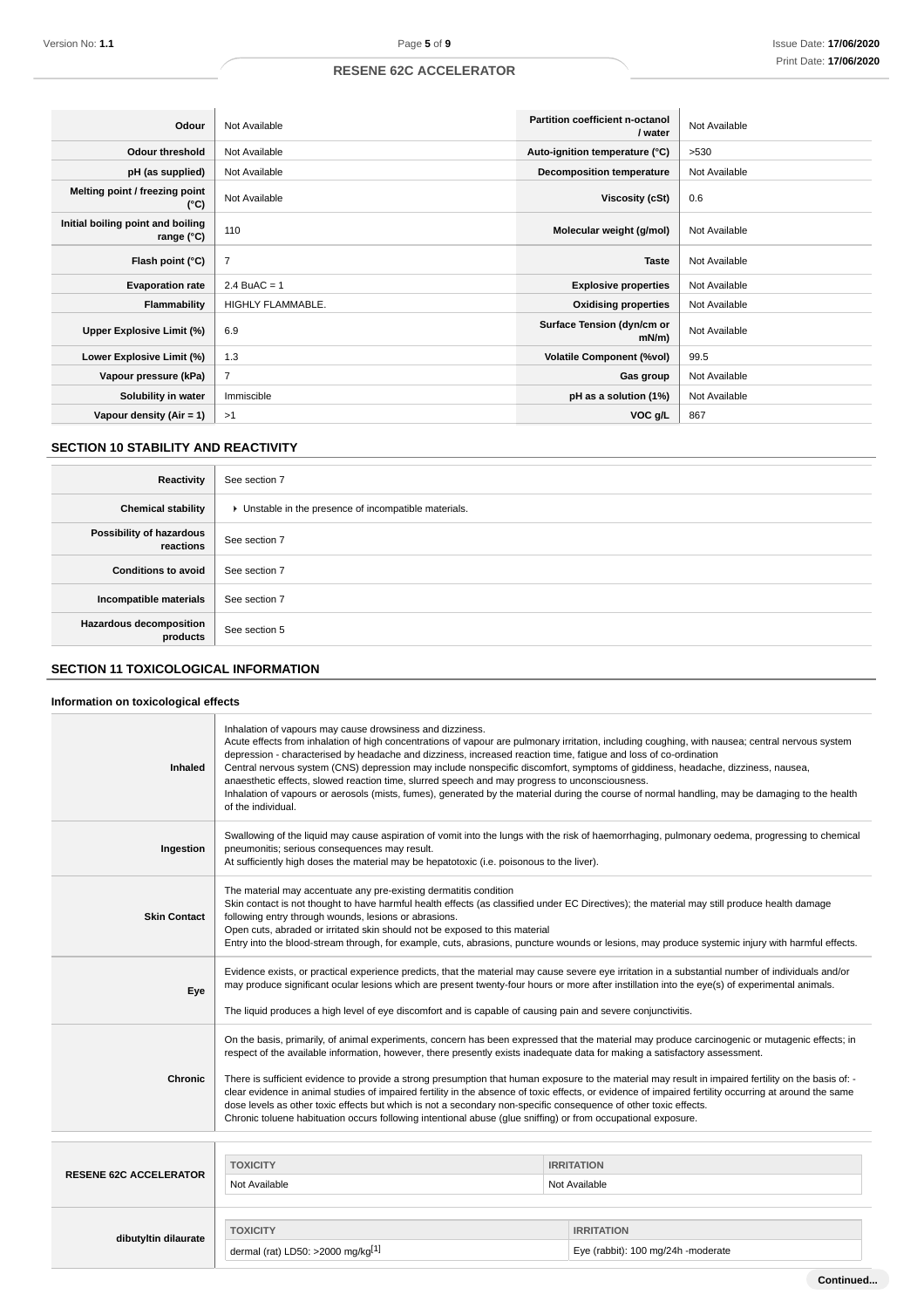|         | Inhalation (mouse) LC50: 0.075 mg/l/2H[2]<br>Oral (rat) LD50: 175 mg/kg <sup>[2]</sup>                                                    |                                                  | Skin (rabbit): 500 mg/24h - mild                                                                                                         |
|---------|-------------------------------------------------------------------------------------------------------------------------------------------|--------------------------------------------------|------------------------------------------------------------------------------------------------------------------------------------------|
|         | <b>TOXICITY</b><br>dermal (rat) LD50: >2000 mg/kg[1]<br>Inhalation (rat) LC50: 49 mg/l/4H[2]<br>Oral (rat) LD50: 636 mg/kg <sup>[2]</sup> | <b>IRRITATION</b><br>Eye (rabbit):0.87 mg - mild | Eye (rabbit): 2mg/24h - SEVERE<br>Eye (rabbit):100 mg/30sec - mild                                                                       |
| toluene |                                                                                                                                           |                                                  | Eye: adverse effect observed (irritating)[1]<br>Skin (rabbit):20 mg/24h-moderate                                                         |
|         |                                                                                                                                           |                                                  | Skin (rabbit):500 mg - moderate<br>Skin: adverse effect observed (irritating)[1]<br>Skin: no adverse effect observed (not irritating)[1] |
| Legend: | specified data extracted from RTECS - Register of Toxic Effect of chemical Substances                                                     |                                                  | 1. Value obtained from Europe ECHA Registered Substances - Acute toxicity 2.* Value obtained from manufacturer's SDS. Unless otherwise   |

| <b>TOLUENE</b>                                          | The material may cause skin irritation after prolonged or repeated exposure and may produce a contact dermatitis (nonallergic).                                                                                                                            |                                 |                                                                                                                                                                                                                                                                                                                                                                                                                                                                                            |
|---------------------------------------------------------|------------------------------------------------------------------------------------------------------------------------------------------------------------------------------------------------------------------------------------------------------------|---------------------------------|--------------------------------------------------------------------------------------------------------------------------------------------------------------------------------------------------------------------------------------------------------------------------------------------------------------------------------------------------------------------------------------------------------------------------------------------------------------------------------------------|
| <b>RESENE 62C ACCELERATOR</b><br>& DIBUTYLTIN DILAURATE | Exposure to the material may result in a possible risk of irreversible effects.                                                                                                                                                                            |                                 |                                                                                                                                                                                                                                                                                                                                                                                                                                                                                            |
| <b>RESENE 62C ACCELERATOR</b><br><b>&amp; TOLUENE</b>   | For toluene:<br><b>Acute Toxicity</b><br>Humans exposed to intermediate to high levels of toluene for short periods of time experience adverse central nervous system effects ranging<br>from headaches to intoxication, convulsions, narcosis, and death. |                                 |                                                                                                                                                                                                                                                                                                                                                                                                                                                                                            |
|                                                         |                                                                                                                                                                                                                                                            |                                 |                                                                                                                                                                                                                                                                                                                                                                                                                                                                                            |
| <b>Acute Toxicity</b>                                   | ✔                                                                                                                                                                                                                                                          | Carcinogenicity                 | ×                                                                                                                                                                                                                                                                                                                                                                                                                                                                                          |
| <b>Skin Irritation/Corrosion</b>                        | ✔                                                                                                                                                                                                                                                          | Reproductivity                  | ✔                                                                                                                                                                                                                                                                                                                                                                                                                                                                                          |
| <b>Serious Eye Damage/Irritation</b>                    | $\checkmark$                                                                                                                                                                                                                                               | <b>STOT - Single Exposure</b>   | ✔                                                                                                                                                                                                                                                                                                                                                                                                                                                                                          |
| <b>Respiratory or Skin</b><br>sensitisation             | ×                                                                                                                                                                                                                                                          | <b>STOT - Repeated Exposure</b> | $\boldsymbol{\mathsf{x}}$                                                                                                                                                                                                                                                                                                                                                                                                                                                                  |
| <b>Mutagenicity</b>                                     | ×                                                                                                                                                                                                                                                          | <b>Aspiration Hazard</b>        | $\boldsymbol{\mathsf{x}}$                                                                                                                                                                                                                                                                                                                                                                                                                                                                  |
|                                                         |                                                                                                                                                                                                                                                            |                                 | $\blacksquare$ $\blacksquare$ $\blacksquare$ $\blacksquare$ $\blacksquare$ $\blacksquare$ $\blacksquare$ $\blacksquare$ $\blacksquare$ $\blacksquare$ $\blacksquare$ $\blacksquare$ $\blacksquare$ $\blacksquare$ $\blacksquare$ $\blacksquare$ $\blacksquare$ $\blacksquare$ $\blacksquare$ $\blacksquare$ $\blacksquare$ $\blacksquare$ $\blacksquare$ $\blacksquare$ $\blacksquare$ $\blacksquare$ $\blacksquare$ $\blacksquare$ $\blacksquare$ $\blacksquare$ $\blacksquare$ $\blacks$ |

**Legend:**  $\mathbf{X}$  – Data either not available or does not fill the criteria for classification – Data available to make classification

## **SECTION 12 ECOLOGICAL INFORMATION**

## **Toxicity**

| <b>RESENE 62C ACCELERATOR</b> | <b>ENDPOINT</b> | <b>TEST DURATION (HR)</b> | <b>SPECIES</b>                | <b>VALUE</b>  | <b>SOURCE</b>  |
|-------------------------------|-----------------|---------------------------|-------------------------------|---------------|----------------|
|                               | Not Available   | Not Available             | Not Available                 | Not Available | Not Available  |
|                               |                 |                           |                               |               |                |
|                               | <b>ENDPOINT</b> | <b>TEST DURATION (HR)</b> | <b>SPECIES</b>                | <b>VALUE</b>  | <b>SOURCE</b>  |
|                               | EC50            | 48                        | Crustacea                     | $<$ 0.463mg/L | 2              |
| dibutyltin dilaurate          | EC50            | 72                        | Algae or other aquatic plants | $>1$ mg/L     | 2              |
|                               | <b>NOEC</b>     | 48                        | Crustacea                     | 1.7mg/L       | 2              |
|                               |                 |                           |                               |               |                |
|                               | <b>ENDPOINT</b> | <b>TEST DURATION (HR)</b> | <b>SPECIES</b>                | <b>VALUE</b>  | <b>SOURCE</b>  |
|                               | <b>LC50</b>     | 96                        | Fish                          | 0.0073mg/L    | $\overline{4}$ |
|                               | <b>EC50</b>     | 48                        | Crustacea                     | 3.78mg/L      | 5              |
| toluene                       |                 |                           |                               |               |                |
|                               | <b>EC50</b>     | 72                        | Algae or other aquatic plants | 12.5mg/L      | 4              |
|                               | <b>BCF</b>      | 24                        | Algae or other aquatic plants | $10$ mg/L     | 4              |

Harmful to aquatic organisms.

**DO NOT** discharge into sewer or waterways.

## **Persistence and degradability**

| Ingredient           | Persistence: Water/Soil   | Persistence: Air              |
|----------------------|---------------------------|-------------------------------|
| dibutvltin dilaurate | <b>HIGH</b>               | <b>HIGH</b>                   |
| toluene              | LOW (Half-life = 28 days) | LOW (Half-life $=$ 4.33 days) |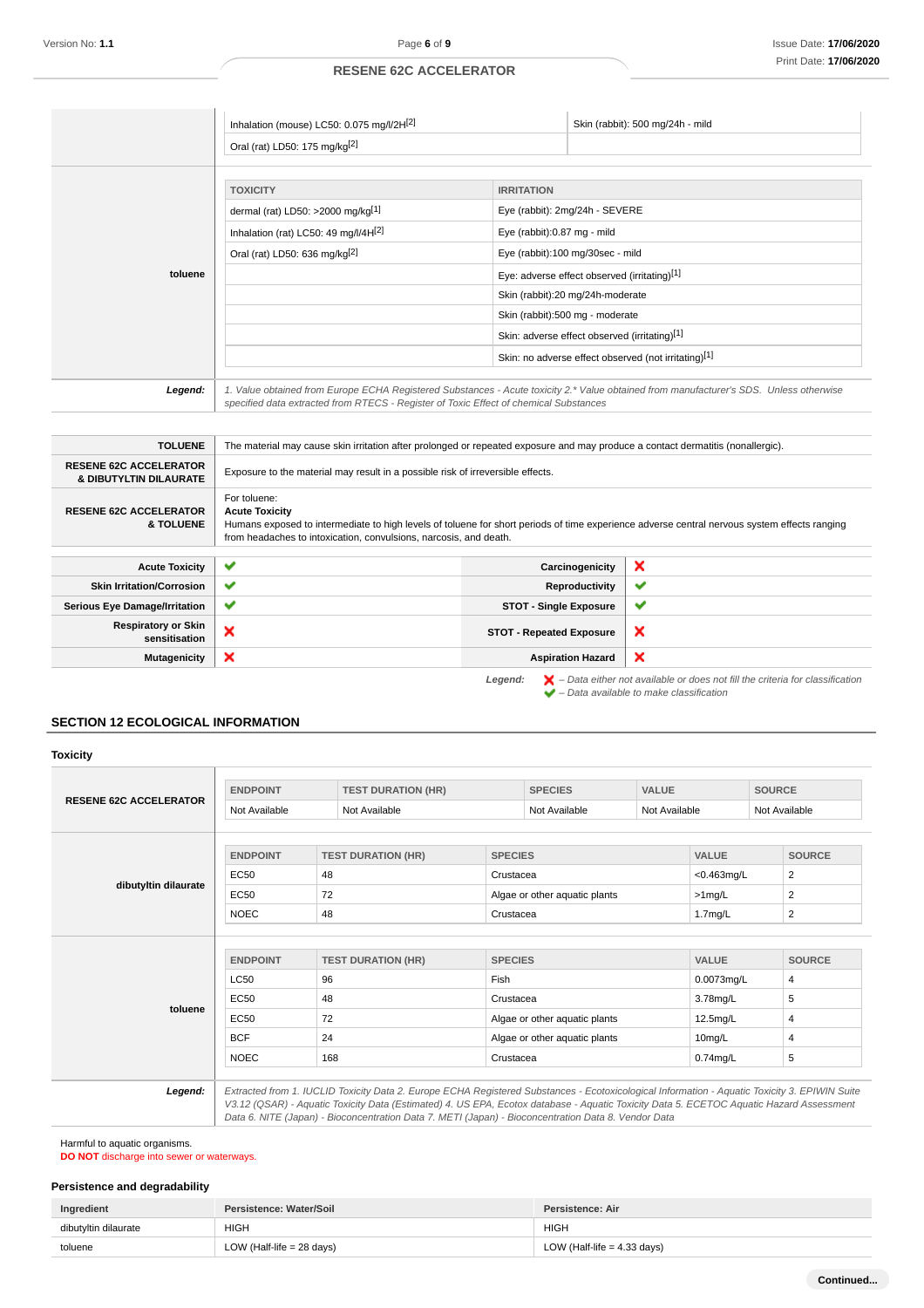#### **Bioaccumulative potential**

| Ingredient              | <b>Bioaccumulation</b> |
|-------------------------|------------------------|
| dibutyltin dilaurate    | LOW (BCF = $110$ )     |
| toluene                 | $LOW (BCF = 90)$       |
| <b>Mobility in soil</b> |                        |

| Ingredient           | <b>Mobility</b>        |
|----------------------|------------------------|
| dibutyltin dilaurate | $LOW (KOC = 64610000)$ |
| toluene              | LOW ( $KOC = 268$ )    |

## **SECTION 13 DISPOSAL CONSIDERATIONS**

### **Waste treatment methods**

| Product / Packaging disposal | ► Containers may still present a chemical hazard/ danger when empty.<br>Legislation addressing waste disposal requirements may differ by country, state and/ or territory.<br>DO NOT allow wash water from cleaning or process equipment to enter drains.<br>Recycle wherever possible.<br>Consult manufacturer for recycling option.<br>Resene Paintwise accepts residual unwanted paint and packaging. See Resene website for Paintwise information. Or contact a Local Authority<br>for the disposal information. Do not discharge the substance into the environment. |
|------------------------------|---------------------------------------------------------------------------------------------------------------------------------------------------------------------------------------------------------------------------------------------------------------------------------------------------------------------------------------------------------------------------------------------------------------------------------------------------------------------------------------------------------------------------------------------------------------------------|
|------------------------------|---------------------------------------------------------------------------------------------------------------------------------------------------------------------------------------------------------------------------------------------------------------------------------------------------------------------------------------------------------------------------------------------------------------------------------------------------------------------------------------------------------------------------------------------------------------------------|

Ensure that the hazardous substance is disposed in accordance with the Hazardous Substances (Disposal) Notice 2017

## **Disposal Requirements**

Packages that have been in direct contact with the hazardous substance must be only disposed if the hazardous substance was appropriately removed and cleaned out from the package.

In some areas, certain wastes must be tracked.

A hierarchy of controls seems to be common- the user should investigate:

Reduction, reuse, recycling, disposal (if all else fails). This material may be recycled if unused, or if it has not been contaminated to make it unsuitable for its intended use. If it has been contaminated, it may be possible to reclaim the product by filtration or some other means. Shelf life considerations should also be applied in making decisions of this type. Note that properties of a material may change in use, and recycling or reuse may not always be appropriate.

Do not allow wash water from cleaning or process equipment to enter drains. It may be necessary to collect all wash water for treatment before disposal. In all cases disposal to sewer may be subject to local laws and regulations and these should be considered first.

Dispose of by: burial in a landfill specifically licenced to accept chemical wastes or incineration in a licensed apparatus (after admixture with suitable combustible material). Decontaminate empty containers. Observe all label safeguards until containers are cleaned and destroyed.

## **SECTION 14 TRANSPORT INFORMATION**

#### **Labels Required**

| Marine Pollutant   NO |  |
|-----------------------|--|
| HAZCHEM 3YE           |  |

## **Land transport (UN)**

| UN number                    | 1263                                                                                                                                                                                          |
|------------------------------|-----------------------------------------------------------------------------------------------------------------------------------------------------------------------------------------------|
| UN proper shipping name      | PAINT (including paint, lacquer, enamel, stain, shellac, varnish, polish, liquid filler and liquid lacquer base) or PAINT RELATED MATERIAL<br>(including paint thinning or reducing compound) |
| Transport hazard class(es)   | Class<br>3<br>Subrisk<br>Not Applicable                                                                                                                                                       |
| Packing group                | $\mathbf{H}$                                                                                                                                                                                  |
| <b>Environmental hazard</b>  | Not Applicable                                                                                                                                                                                |
| Special precautions for user | Special provisions<br>163; 367<br>5L<br>Limited quantity                                                                                                                                      |

#### **Air transport (ICAO-IATA / DGR)**

| UN number                  | 1263                                                                                                                                                                                         |  |
|----------------------------|----------------------------------------------------------------------------------------------------------------------------------------------------------------------------------------------|--|
| UN proper shipping name    | Paint (including paint, lacquer, enamel, stain, shellac, varnish, polish, liquid filler and liquid lacquer base); Paint related material (including paint<br>thinning or reducing compounds) |  |
| Transport hazard class(es) | ICAO/IATA Class<br>3<br>ICAO / IATA Subrisk<br>Not Applicable                                                                                                                                |  |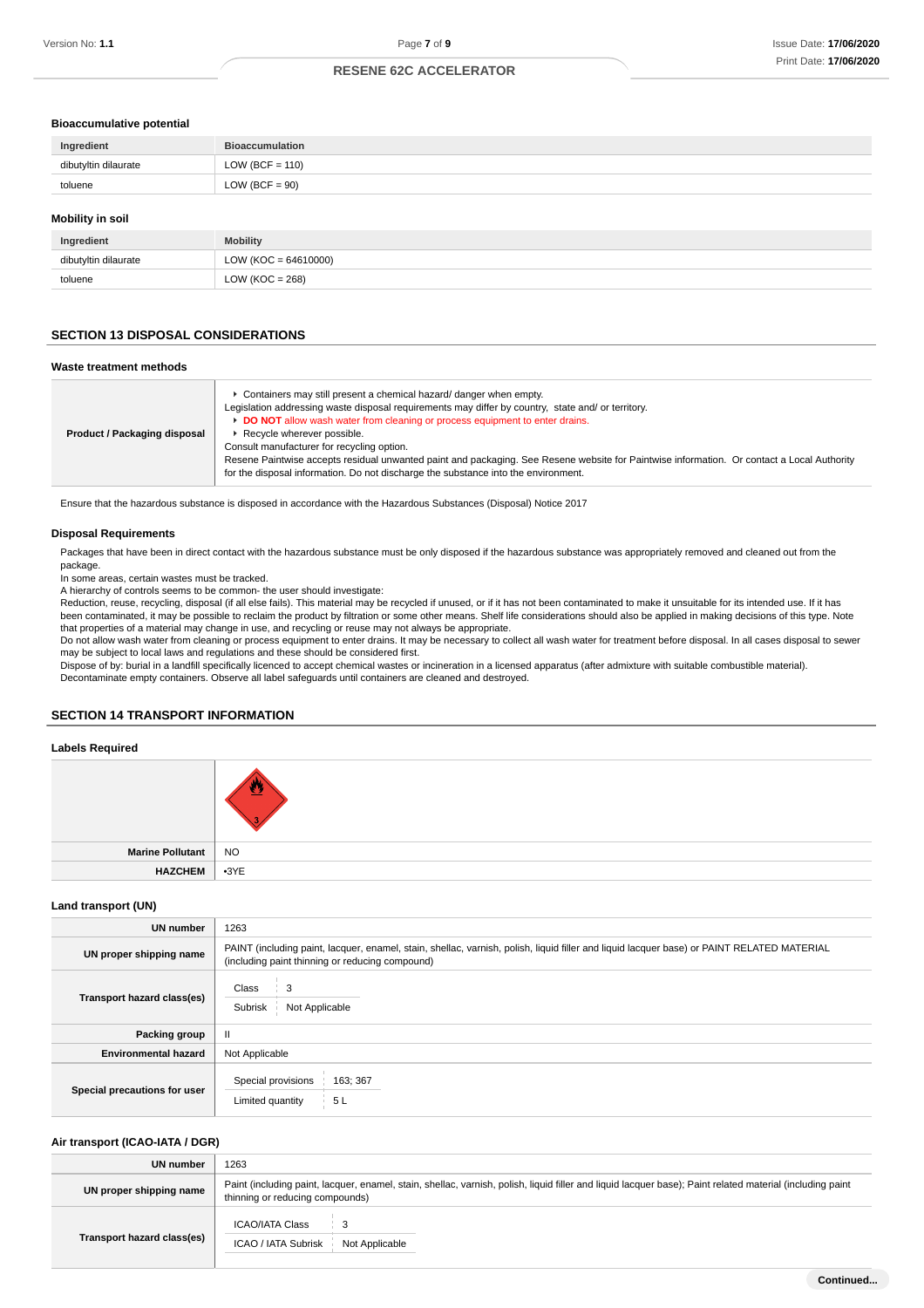|                              | <b>ERG Code</b><br>3L                                     |             |
|------------------------------|-----------------------------------------------------------|-------------|
| Packing group                | Ш                                                         |             |
| <b>Environmental hazard</b>  | Not Applicable                                            |             |
|                              | Special provisions                                        | A3 A72 A192 |
|                              | Cargo Only Packing Instructions                           | 364         |
|                              | Cargo Only Maximum Qty / Pack                             | 60 L        |
| Special precautions for user | Passenger and Cargo Packing Instructions                  | 353         |
|                              | Passenger and Cargo Maximum Qty / Pack                    | 5L          |
|                              | Passenger and Cargo Limited Quantity Packing Instructions | Y341        |
|                              | Passenger and Cargo Limited Maximum Qty / Pack            | 1 L         |

## **Sea transport (IMDG-Code / GGVSee)**

| <b>UN number</b>             | 1263                                                                                                                                                                                          |  |
|------------------------------|-----------------------------------------------------------------------------------------------------------------------------------------------------------------------------------------------|--|
| UN proper shipping name      | PAINT (including paint, lacquer, enamel, stain, shellac, varnish, polish, liquid filler and liquid lacquer base) or PAINT RELATED MATERIAL<br>(including paint thinning or reducing compound) |  |
| Transport hazard class(es)   | <b>IMDG Class</b><br>3<br><b>IMDG Subrisk</b><br>Not Applicable                                                                                                                               |  |
| Packing group                | $\mathbf{II}$                                                                                                                                                                                 |  |
| <b>Environmental hazard</b>  | Not Applicable                                                                                                                                                                                |  |
| Special precautions for user | $F-E$ , S-E<br><b>EMS Number</b><br>Special provisions<br>163 367<br><b>Limited Quantities</b><br>5L                                                                                          |  |

**Transport in bulk according to Annex II of MARPOL and the IBC code** Not Applicable

## **SECTION 15 REGULATORY INFORMATION**

## **Safety, health and environmental regulations / legislation specific for the substance or mixture**

This substance is to be managed using the conditions specified in an applicable Group Standard

| <b>HSR Number</b>                                                                              | <b>Group Standard</b>                                                              |                                                                                |
|------------------------------------------------------------------------------------------------|------------------------------------------------------------------------------------|--------------------------------------------------------------------------------|
| HSR002662                                                                                      | Surface Coatings and Colourants (Flammable) Group Standard 2017                    |                                                                                |
|                                                                                                | DIBUTYLTIN DILAURATE IS FOUND ON THE FOLLOWING REGULATORY LISTS                    |                                                                                |
| Chemical Footprint Project - Chemicals of High Concern List                                    |                                                                                    | New Zealand Hazardous Substances and New Organisms (HSNO) Act - Classification |
| New Zealand Approved Hazardous Substances with controls                                        |                                                                                    | of Chemicals - Classification Data                                             |
| New Zealand Hazardous Substances and New Organisms (HSNO) Act - Classification<br>of Chemicals |                                                                                    | New Zealand Inventory of Chemicals (NZIoC)                                     |
|                                                                                                |                                                                                    | New Zealand Workplace Exposure Standards (WES)                                 |
| TOLUENE IS FOUND ON THE FOLLOWING REGULATORY LISTS                                             |                                                                                    |                                                                                |
| Chemical Footprint Project - Chemicals of High Concern List                                    |                                                                                    | New Zealand Hazardous Substances and New Organisms (HSNO) Act - Classification |
|                                                                                                | International Agency for Research on Cancer (IARC) - Agents Classified by the IARC | of Chemicals - Classification Data                                             |
| Monographs                                                                                     |                                                                                    | New Zealand Inventory of Chemicals (NZIoC)                                     |
| New Zealand Approved Hazardous Substances with controls                                        |                                                                                    | New Zealand Workplace Exposure Standards (WES)                                 |
|                                                                                                | Now Zeeland Hazardaus Cubetanese and Now Organisms (HONO) Ast. Cleapification      |                                                                                |

zardous Substances and New Organisms (HSNO) Act - Classification of Chemicals

#### **Hazardous Substance Location**

Subject to the Health and Safety at Work (Hazardous Substances) Regulations 2017.

| <b>Hazard Class</b> | Quantity beyond which controls apply for closed<br>containers                       | Quantity beyond which controls apply when use occurring in open<br>containers |
|---------------------|-------------------------------------------------------------------------------------|-------------------------------------------------------------------------------|
| 3.1B                | 100 L in containers greater than 5 L<br>250 L in containers up to and including 5 L | 50 L<br>50 L                                                                  |

#### **Certified Handler**

Subject to Part 4 of the Health and Safety at Work (Hazardous Substances) Regulations 2017.

| Class of substance | Quantities                                                                                        |
|--------------------|---------------------------------------------------------------------------------------------------|
|                    | 250 L (when in containers greater than 5 L)<br>500 L (when in containers up to and including 5 L) |

Refer Group Standards for further information